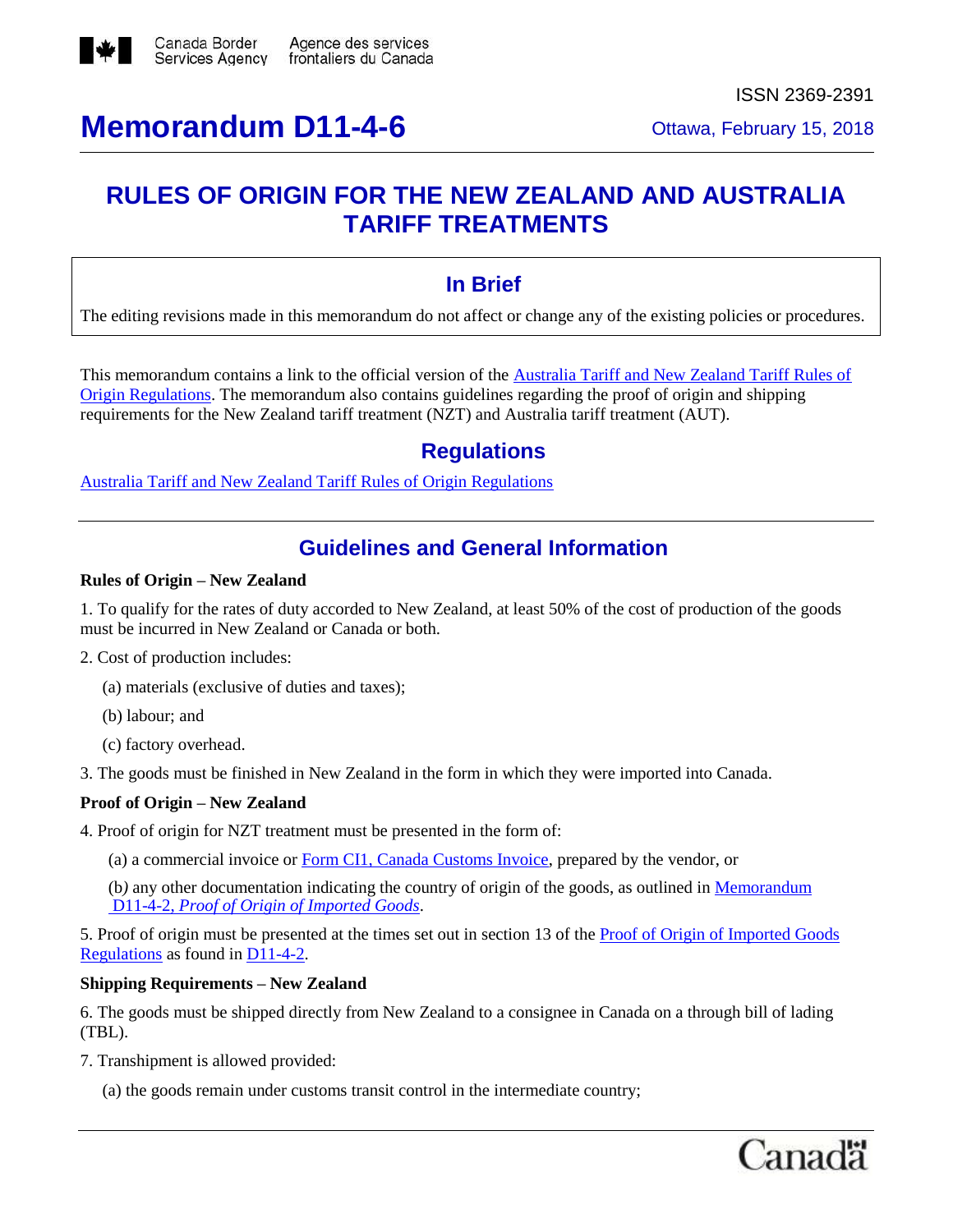(b) the goods do not undergo any operation in the intermediate country other than unloading, reloading, splitting up of loads, or operations required to keep the goods in good condition;

- (c) the goods do not enter into trade or consumption in the intermediate country; and
- (d) the goods do not remain in temporary storage in the intermediate country for a period exceeding six months.

### **Rules of Origin – Australia**

8. To qualify for the rates of duty accorded to Australia, at least 50% of the cost of production of the goods must be incurred in Australia or Canada or both.

9. Cost of production includes:

- (a) materials (exclusive of duties and taxes);
- (b) labour; and
- (c) factory overhead.
- 10. The goods must be finished in Australia in the form in which they were imported into Canada.

### **Proof of Origin – Australia**

11. Proof of origin for AUT treatment must be presented in the form of:

(a) a commercial invoice or [Form CI1,](http://www.cbsa-asfc.gc.ca/publications/forms-formulaires/ci1-eng.html) Canada Customs Invoice, prepared by the vendor, or

(b) any other documentation indicating the country of origin of the goods, as outlined in [Memorandum](http://www.cbsa-asfc.gc.ca/publications/dm-md/d11/d11-4-2-eng.html) 

[D11-4-2.](http://www.cbsa-asfc.gc.ca/publications/dm-md/d11/d11-4-2-eng.html)

12. Proof of origin must be presented at the times set out in section 13 of the [Proof of Origin of Imported Goods](http://laws-lois.justice.gc.ca/eng/regulations/SOR-98-52/page-1.html)  [Regulations](http://laws-lois.justice.gc.ca/eng/regulations/SOR-98-52/page-1.html) as found in D11-4-2.

### **Shipping Requirements – Australia**

13. The goods must be shipped directly from Australia to a consignee in Canada on a through bill of lading (TBL).

14. Transhipment is allowed provided:

(a) the goods remain under customs transit control in the intermediate country;

(b) the goods do not undergo any operation in the intermediate country other than unloading, reloading, splitting up of loads, or operations required to keep the goods in good condition;

(c) the goods do not enter into trade or consumption in the intermediate country; and

(d) the goods do not remain in temporary storage in the intermediate country for a period exceeding six months.

### **Additional Information**

15. For more information, within Canada call the Border Information Service at **1-800-461-9999**. From outside Canada call 204-983-3500 or 506-636-5064. Long distance charges will apply. Agents are available Monday to Friday (08:00 – 16:00 local time/except holidays). TTY is also available within Canada: **1-866-335-3237**.